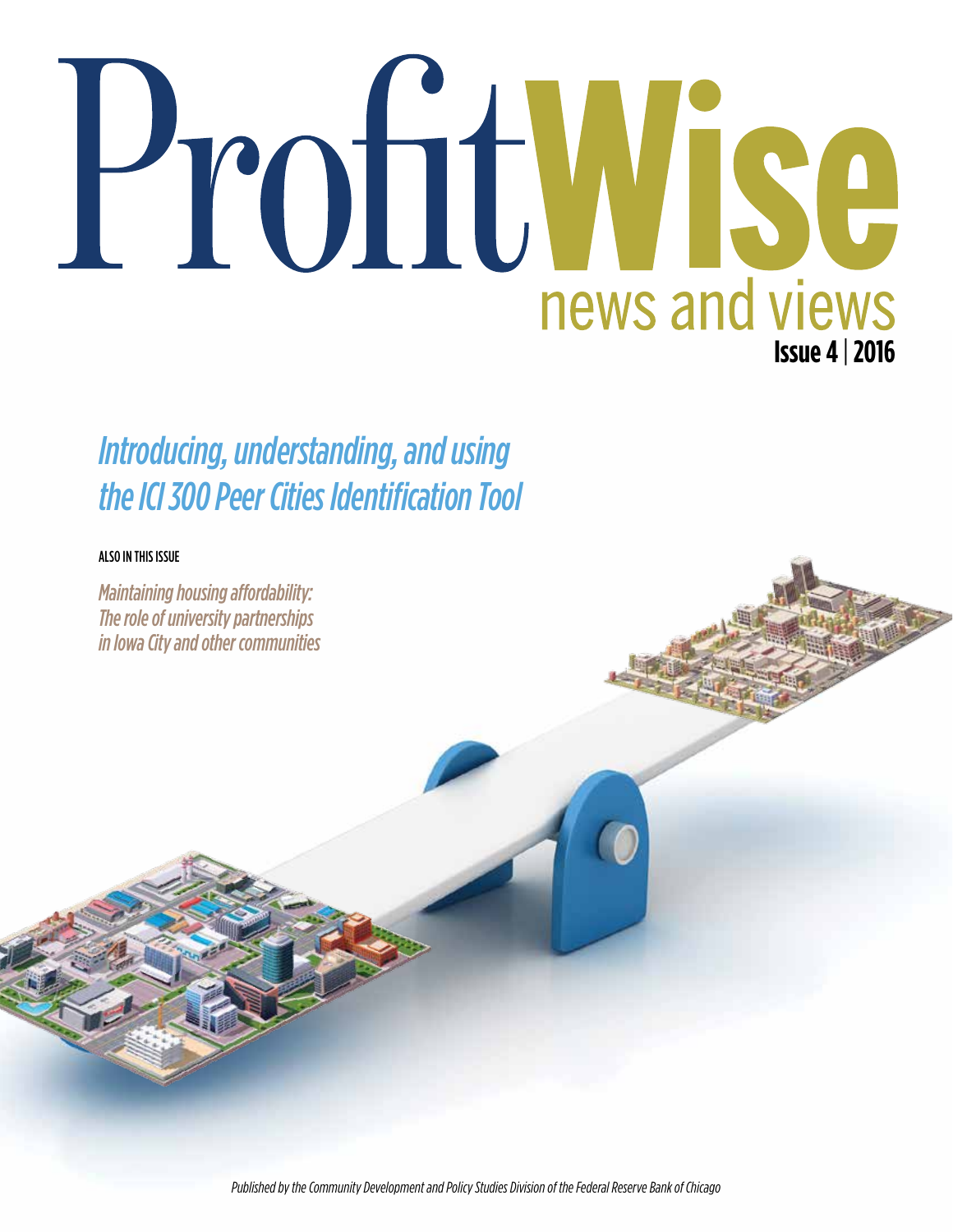# ProfitWise news and views

*ProfitWise News and Views* welcomes article proposals and comments from bankers, community organizations, and other readers. It is available digitally on the Internet, as well as at www.chicagofed.org/publications/profitwise-news-and-views/index.

You may submit comments or proposals, or request a subscription by writing to:

 *ProfitWise News and Views* Community Development and Policy Studies Federal Reserve Bank of Chicago 230 South LaSalle Street Chicago, IL 60604-1413

or request at CDPS-PUBS@chi.frb.org

The material in *ProfitWise News and Views* is not necessarily endorsed by and does not necessarily represent views of the Board of Governors of the Federal Reserve System or the Federal Reserve Bank of Chicago.

#### **©2016 Federal Reserve Bank of Chicago**

*ProfitWise News and Views* articles may be reproduced in whole or in part, provided the articles are not reproduced or distributed for commercial gain and provided the source is appropriately credited. Prior written permission must be obtained for any other reproduction, distribution, republication, or creation of derivative works of *ProfitWise News and Views* articles. To request permission, please email or write to the address indicated above.

*Advisor* Alicia Williams

*Managing Editor* Michael V. Berry

*Assistant Editor* Mary Jo Cannistra *Contributing Editors* Jeremiah Boyle Emily Engel Steven W. Kuehl Susan Longworth Robin Newberger

*Senior Designer* Brian Walker

*Web Content Specialist* Britt Oliver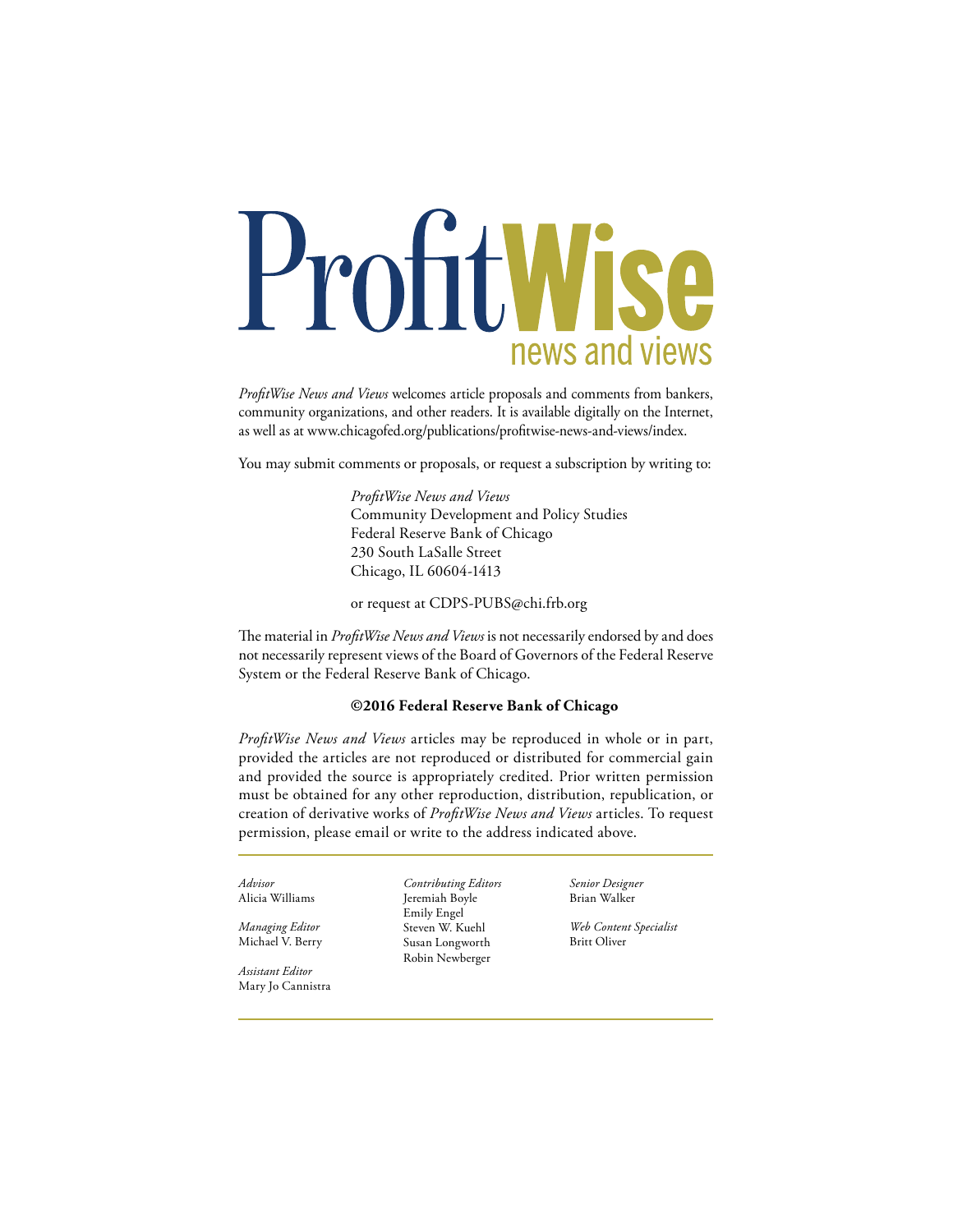# **Issue 4** | **2016**

In the final edition of 2016, Susan Longworth, Taz George, and Mark O'Dell introduce the Peer Cities Identification Tool, or PCIT. The PCIT, once live in the first quarter of 2017, will allow city leaders, researchers, policymakers, and others to compare cities regionally or nationally along various criteria, including housing affordability, income inequality, and some indicators of future prospects. We provide a brief case study of housing conditions in Iowa City with the PCIT article. Marva Williams and Taz George provide a more in-depth look at the housing situation in Iowa City from a practitioner's standpoint, in "Measuring housing affordability: The role of university partnerships in Iowa City and other communities."

## **The Federal Reserve Bank of Chicago**

The Federal Reserve Bank of Chicago and its branch in Detroit serve the Seventh Federal Reserve District, which encompasses southern Wisconsin, Iowa, northern Illinois, northern Indiana, and southern Michigan. As a part of the Federal Reserve System, the Bank participates in setting national monetary policy, supervising banks and bank holding companies, and providing check processing and other services to depository institutions.

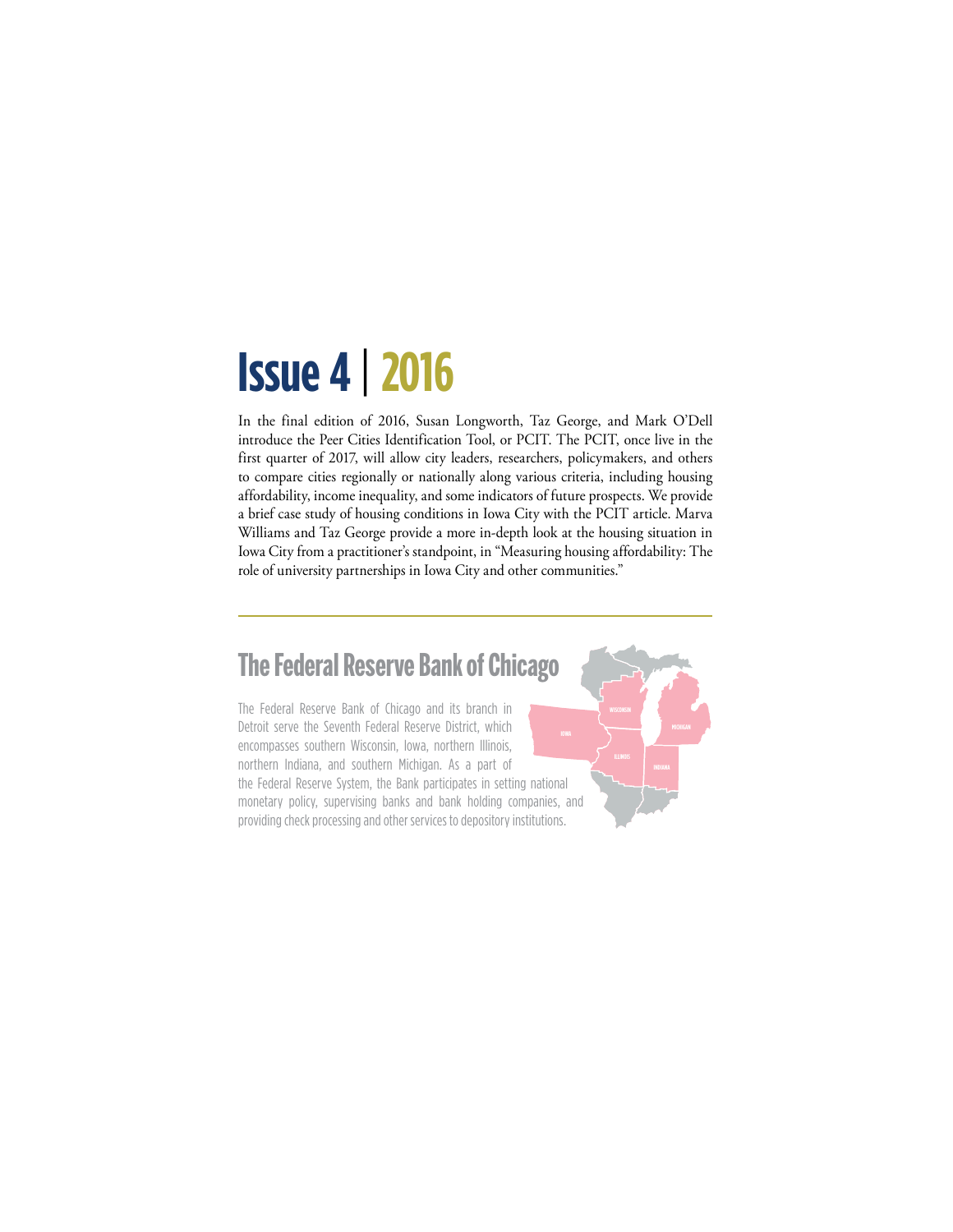# **Introducing, understanding, and using the ICI 300 Peer Cities Identification Tool**

## by Taz George, Susan Longworth, and Mark O'Dell

Municipalities, especially those that are mid-sized or smaller, often face significant challenges in providing services and amenities to meet the needs of their diverse and changing populations. Solutions are usually contextspecific and must factor in larger demographic and economic trends, in order to be effective. And, yet, in spite of contextual differences, cities frequently have meaningful similarities. However, identifying peer cities is often informed more by conversation than by data or evidence.

The Peer Cities Identification Tool (PCIT) developed by the Community Development and Policy Studies (CDPS) Division of the Federal Reserve Bank of Chicago is a data comparison and visualization instrument that can help policymakers and practitioners understand a municipality in the context of peer cities. The tool stems from the Industrial Cities Initiative (ICI), a study that originally profiled ten midwestern cities with manufacturing legacies, at least 50,000 population and at least 25 percent employed in manufacturing in 1960, and how they have fared in socioeconomic terms over time.<sup>1</sup>

The original study generated a great deal of attention among leaders of cities with comparable histories. The PCIT is in part a response to inquiries from these leaders as to how they "compare" to similar cities both within the region and in other regions of the country, as well as in response to a stated need/desire to share and learn from best practices to address entrenched municipal challenges.

The PCIT is different from other "city-data" tools in that it is not a ranking, but a comparison tool that provides the user with a baseline of data from which to ask questions and interpret and apply the answers. This approach is based on a fundamental belief that every city is different, possessing its own assets and liabilities. Usually no one is more aware of the "municipal balance sheet" than the people who live in and lead a city.

The PCIT allows city leaders concerned with community and economic development issues to identify groups of cities experiencing similar trends, challenges, and opportunities along economic, demographic, social, and housing dimensions. Using data on 300 cities from the 2010-2014 American Community Survey, as well as longitudinal historical census data, the PCIT performs a cluster analysis to identify similar cities. The 300 cities located nationwide have a common baseline: a population of at least 50,000 in 1960. Today, the 300 cities have a median population of just over 100,000.

### Understanding the themes

Peer cities are grouped along four key themes (others may be added at a later time), which are essentially 'portals' to the data. These themes are designed in response to key areas of concern voiced by city leaders following more than 200 interviews across almost a dozen cities as part of the ICI and other place-based research.

**Equity** addresses questions regarding inclusion, access, and diversity using wage-based Gini coefficient, race and ethnicity-based dissimilarity indices, changes in poverty levels, and educational attainment. City leaders cited challenges of creating and implementing inclusive growth strategies that attract new businesses and jobs to their cities, while creating policies that allow marginalized populations to benefit from these new opportunities. The PCIT uses the wage-based Gini coefficient (as opposed to the income-based coefficient more frequently used)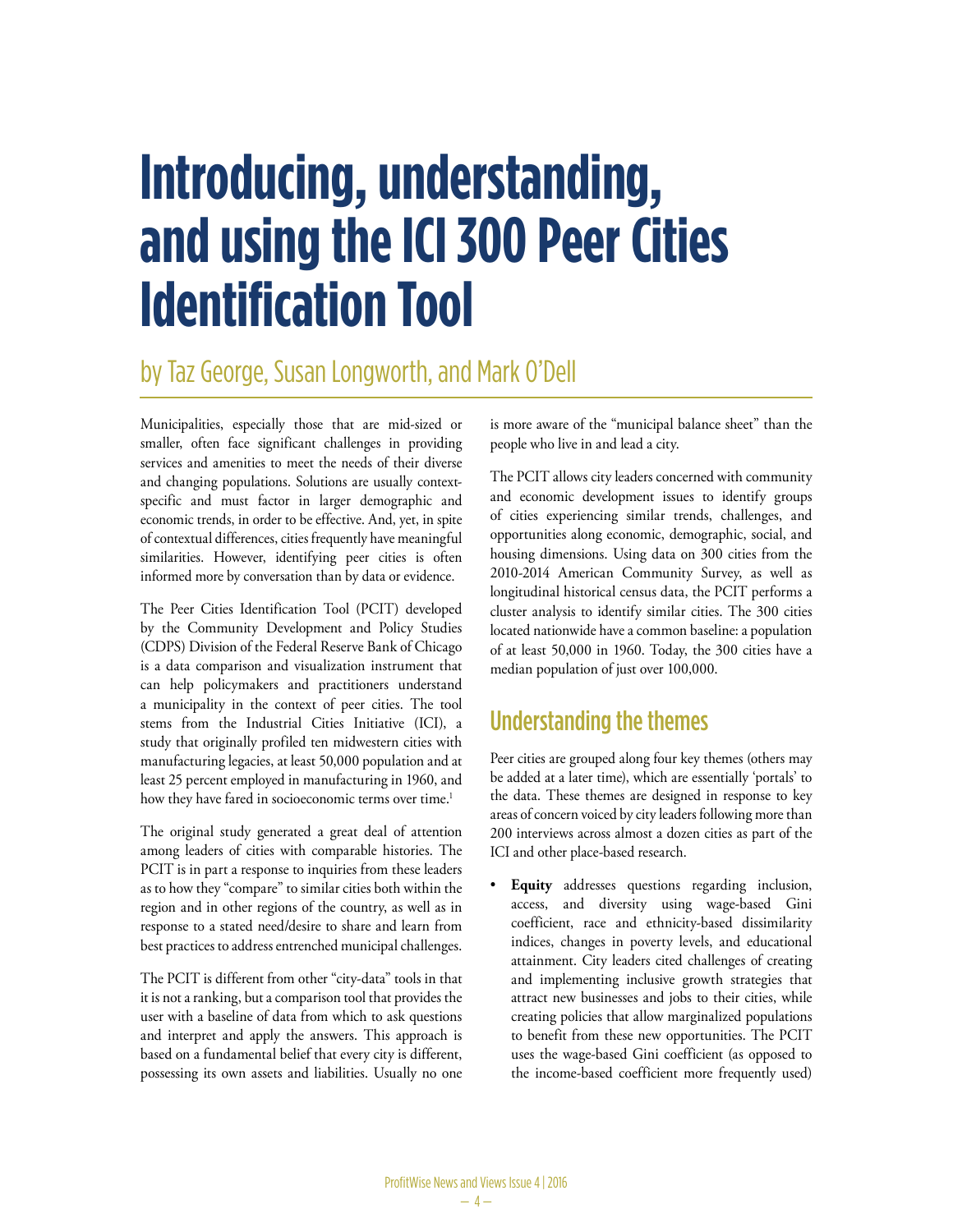#### **How it works**

From the PCIT website, users enter a city and select one of four themes off which to base their analysis: 'Equity, Affordability, Resilience, and Outlook.' Users first see a map of the United States highlighting the identified peer cities – usually between five and 15 cities. While often peers are geographically proximate (i.e., within the same general region of the country), sometimes a peer search can yield surprising results. The PCIT will also present the user with data from the peer cities and a table of key variables that were used to identify the group. In addition, the tool generates peer median, minimum, and maximum for each variable, as well as the ICI 300 median for the selected variable enabling comparison across and within the cities, in addition to the (full) dataset. This perspective can provide further context, especially in identifying areas in which the subject city might deviate from its peers, which can serve to highlight particular challenges or opportunities. Users can also select variables to graph or chart, providing a useful visual. All data and images can be exported.





| <b>Peer City Results</b> | Percent of jobs in<br>manufacturing | Total<br>population | Labor force<br>participation | Change in labor force<br>participation, 1970-2010 | Change in manufacturing<br>jobs, 1970-2010 | Change in real household<br>income, 2000-2010 |
|--------------------------|-------------------------------------|---------------------|------------------------------|---------------------------------------------------|--------------------------------------------|-----------------------------------------------|
| Aurora, IL               | 16.1%                               | 199.878             | 73.1%                        | 8.0%                                              |                                            |                                               |
| Berwyn, IL               | 14.5%                               | 56,762              | 68.9%                        |                                                   | $-63.0%$                                   | $-15.7%$                                      |
| Cedar Rapids, IA         | 16.2%                               | 128,009             |                              | 10.6%                                             | $-59.6%$                                   | $-9.7%$                                       |
| Royal Oak, MI            |                                     |                     | 70.9%                        | 6.9%                                              | $-53.8%$                                   | $-9.4%$                                       |
|                          | 15.6%                               | 58,382              | 74.7%                        | 12.1%                                             | $-50.6%$                                   |                                               |
| Wauwatosa, WI            | 12.9%                               | 46,838              | 71.4%                        | 12.4%                                             |                                            | $-9.7%$                                       |
| Peer ayerage             | 15.1%                               | 97.974              |                              |                                                   | $-51.1%$                                   | $-7.3%$                                       |
| ICI 300 average          |                                     |                     | 71.8%                        | 10.0%                                             | $-55.6%$                                   | $-10.4%$                                      |
|                          | 10.3%                               | 222.117             | 64.1%                        | 4.5%                                              | $-57.0%$                                   |                                               |
|                          |                                     |                     |                              |                                                   |                                            | $-10.1%$                                      |





The images presented here are samples of PCIT maps and charts.

#### ProfitWise News and Views Issue 4 | 2016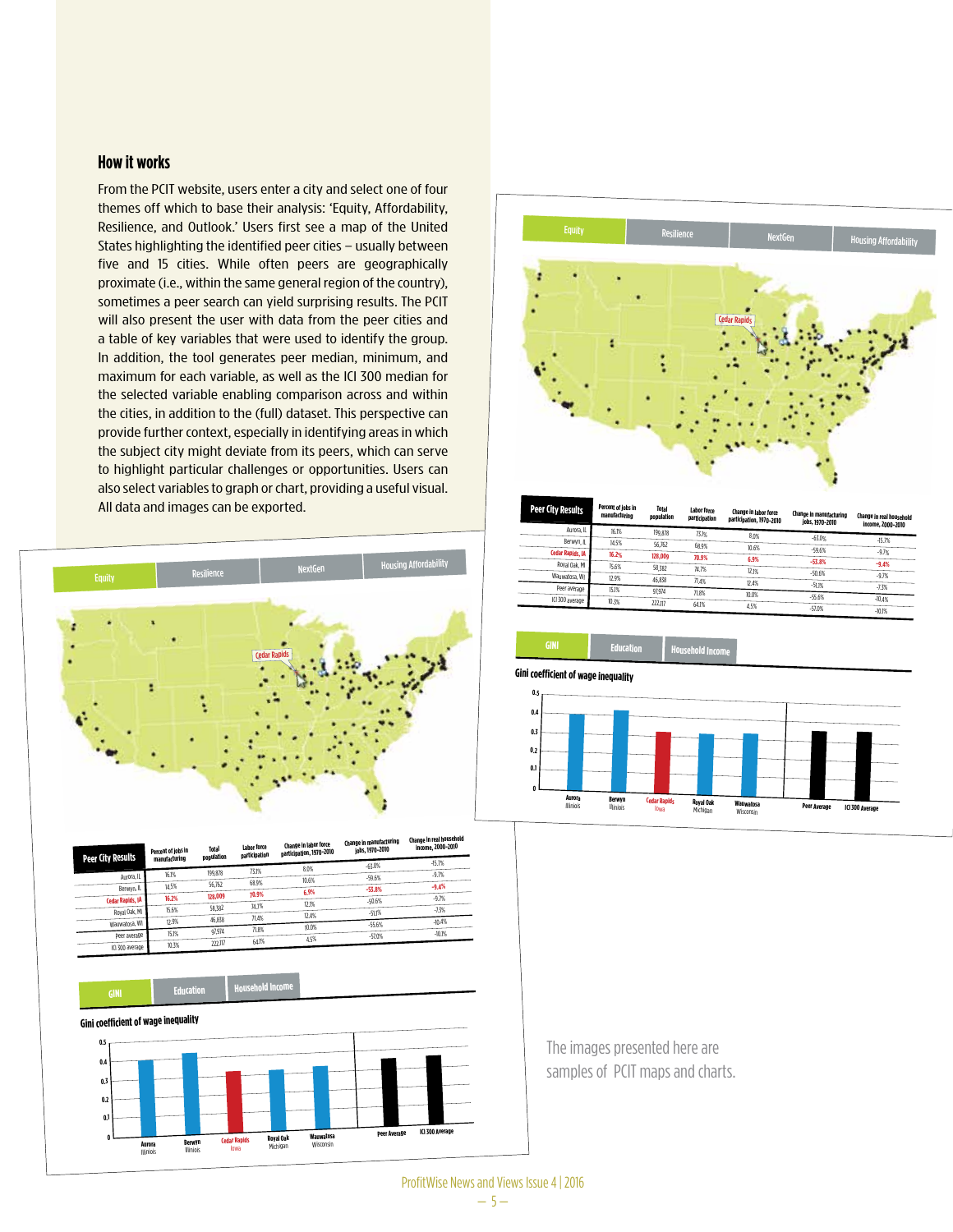to focus in on wage-earning workers who have been employed for the full year.

- **Housing** speaks to issues of affordability by incorporating data relating to homeownership (income-to-home value ratio) and renting (rent burden), the quality and competitiveness of housing stock by using the age of housing as a proxy, and monthly living costs. Providing competitive housing affordable and attractive to both renters and buyers was a primary discussion point among leaders.
- **Resilience** speaks to issues related to economic diversification in terms of changes in manufacturing employment, existing levels of manufacturing employment, labor force participation, and unemployment. Many cities experienced economic shocks during the Great Recession, but had experienced decline along these measures during the preceding decades. Economic diversification and labor force conditions provide broad insights into areas of vulnerability and strength.
- The **Outlook** theme explores signs of a city's demographic and economic future by incorporating changes in the working age population, family composition, and mobility (over time). Changes in the age distribution of a population, net migration, and household size and composition, can all provide clues about a city's future. Cities experiencing unusual demographic shifts may look to peers undergoing similar shifts, and to (non-demographic) factors, such as employment and educational opportunities, that may be drivers.

#### **Methodology**

The tool works by performing a hierarchical cluster analysis on all 300 cities, using the variables included in the selected theme. A cluster analysis is a way of grouping data based on the similarity of responses to several variables. A cluster analysis treats the subject city data as a "case" and will find "similar" or "peer" cases based on several variables. The clustering method used is Ward's method, which minimizes the variance across all variables in a given group.2 If a cluster produces only a small number of results, the program has the option of using the ranked values instead of the normalized values, which tends to produce more evenly distributed groups,

but does not allow for easy distinction between extreme outliers and more typical cities. The cluster containing the focus city is squared off for ease of explanation and verification, by looking at the maximum and minimum values for each variable within the cluster and including all cities within the given range for each variable as peer cities for the focus city. Finally, the program produces a table of all the included variables for all peer cities in the cluster.

As mentioned above, the PCIT has several potential uses. For many municipal planners, comparison cities are often, for practical reasons, limited to those that are geographically proximate, subject to similar regional trends, and to the planner's personal knowledge and familiarity. Sometimes, this is satisfactory, for example, when planners may want to understand cities subject to similar statewide policies or conditions. However, at other times this purview is limiting and frustrating to planners and other practitioners who wish to go outside of their 'familiarity zone' to interact with other places that may be experiencing similar challenges or changes. In particular, cities that have experienced changes in their economy, with respect to manufacturing employment, for example, may find it useful to learn about cities outside of their specific region.

To this end, the PCIT will return cities that may not initially appear to be peers – the most evident difference is often that the peers are in very different regions of the country – but that upon closer look are experiencing similar conditions, at least along one of the variable clusters. Different variable clusters will return different sets of peers – occasionally there will be common cities across the theme-based peer groups – and additional data exploration can often shed light on similarities and differences. Usually, however, the PCIT peer group will include regionally proximate cities, as the methodology used specifically seeks to minimize variance across clusters.

While the PCIT can be a useful comparison tool from which to initiate planning discussions, it is not a planning tool per se. Users are cautioned against taking high level, longitudinal data as a directive or prescription in any way: each of these cities is unique, with its own distinct characteristics. However, as the case study (see page 7) illustrates, it can be helpful in answering a specific question (about housing, for example). It can be especially useful in informing, without judgment or qualification, broader discussions.

*Note: We expect to bring the PCIT online in the first quarter of 2017, and will provide an update in the next edition of ProfitWise News and Views.*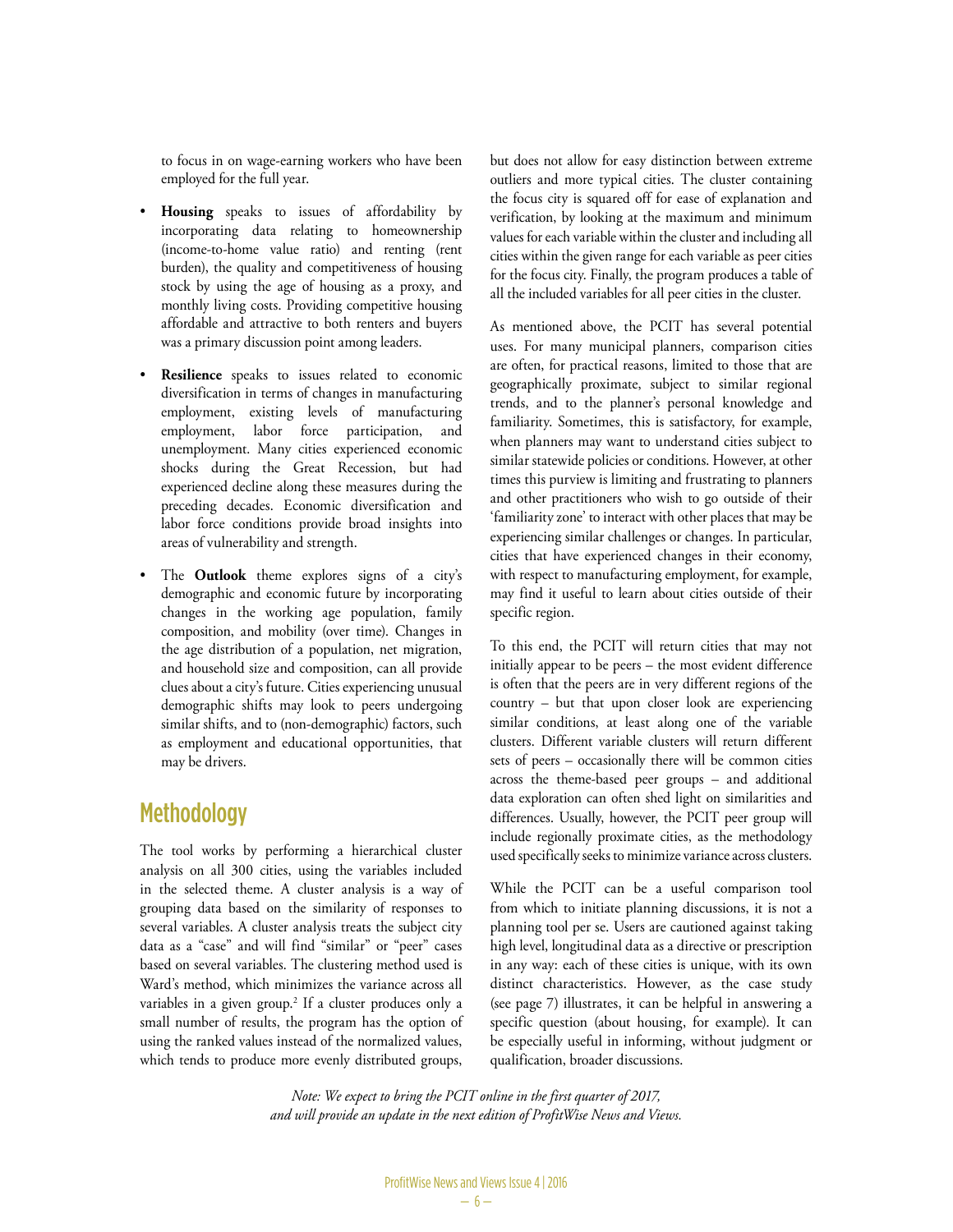#### **The Peer City Identification Tool sheds light on Iowa City's housing affordability challenges**

by Taz George

Iowa City, Iowa, is home to the University of Iowa main campus and is the principal city of a metropolitan area with a population of  $166,498$ ,<sup>3</sup> located in eastern lowa about 30 miles south of Cedar Rapids. Iowa City faces acute affordable housing challenges, with a majority of rental households spending over 30 percent of income on rent. Adding to the challenge, the quantity of universityowned (and developed) student housing has not kept pace with the growth of the student population, leading students to seek housing in the private market and pressuring the supply of affordable housing for the general population, roughly 14 percent of whom (metro area-wide) are employed by the university. For more indepth information about Iowa City's housing issues, see article on page 9.

In June 2016, the Housing Trust Fund of Johnson County in Iowa City hosted a local housing affordability conference, with CDPS as an organizing partner. The Fund asked CDPS to quantify the severity of Johnson County's affordability challenges relative to otherwise comparable areas, to explore potential factors impacting these challenges, and to present those findings at the conference. Using the Peer City Identification Tool (PCIT), we were able to provide context to Iowa City's (the city represents roughly 52 percent of the county population) affordability challenges and identify possible factors underlying the area's rising cost of rent relative to income.

The PCIT allows users to select a set of variables (relating to housing, equity, resilience, and others) from the ICI dataset, which are used to identify peers from among roughly 300 cities. For this analysis, a mix of general economic and demographic variables, including employment rate, labor force participation rate, total population size and growth, educational attainment, race and ethnicity, and geographic region, were used. Housing-related variables were omitted from the peer selection process, in order to identify otherwise similar cities, as a comparison for Iowa City's affordability issues. While Iowa City is not among the cities included in the PCIT (its population in 1960 was too low to meet the 50,000 threshold), it was added to a custom dataset for the purposes of this analysis, and supplemented with about 20 additional data points gathered from the American Community Survey.

The PCIT identified five peer cities to Iowa City: Topeka, Kansas; Duluth, Minnesota; Springfield, Missouri; Asheville, North Carolina; and San Angelo, Texas. These cities were included in a comparison sample along with Ames and Cedar Rapids (Iowa) due to the local audience's familiarity with these places. We then collected and visualized a variety of housing data on the sample group at the county level,<sup>4</sup> including the cost of rent from 1980 to 2014, the rate of high and severe rental cost burden, the rental and overall vacancy rate, the share of the population enrolled in a university, housing tenure and structure composition, and the homeownership rate. Among other findings, the data showed that Johnson County's cost of rent grew more rapidly than its peers, that its level of rental cost burden is comparatively high, and that its students account for a much larger share of its population than all but one of its peers. Johnson County's housing stock also stood out for being dominated by small multifamily rental structures. An overall takeaway was that Johnson County's housing challenges shared some common ground with Story County, where Iowa State University is located, in Ames. The conference organizers hoped to use this data as a basis for greater collaboration and information sharing between the two areas.

Conference attendees were intrigued by the comparison across peers, and several expressed desire to see different comparison samples. For example, it was suggested to compare only to other cities where a large university is located, as that proved to be a key distinguishing factor for Iowa City among its peers. By identifying cities that were not 'natural' peers, for example Asheville, North Carolina, participants were able to broaden their frame of reference. The PCIT was useful in identifying baseline areas of commonality between places, which laid the foundation for further data collection, analysis, and collaboration.

The PCIT empowers policymakers, researchers, and practitioners from cities large and small to conduct customizable analyses for their own purposes. CDPS' experience in Iowa City demonstrates the ability of this tool to better inform community development practices by facilitating access to data across geographies to address timely policy questions.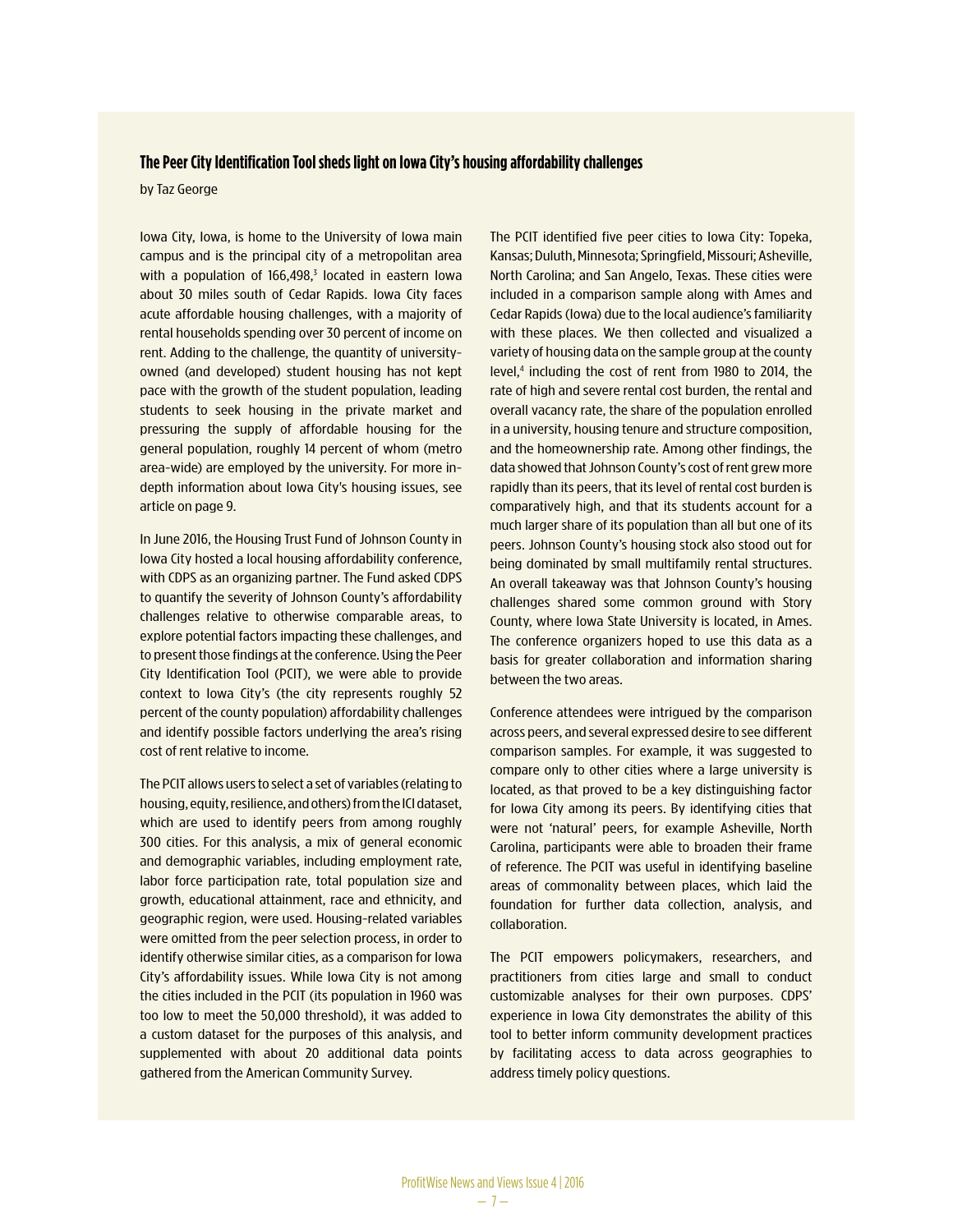# **Notes**

- 1. For more information on the Industrial Cities Initiative, please visit https:// www.chicagofed.org/region/community-development/community-economicdevelopment/ici/index.
- 2. For more information regarding Ward's Method, the original article detailing the method is publicly available at http://homes.mpimf-heidelberg.mpg. de/~mhelmsta/pdf/1963%20Ward%20JASA.pdf.
- 3. According to American Community Survey 2015 1-Year Estimates.
- 4. PCIT matches based on city-level data. For the presentation, county data was used as conference attendees were interested in affordability challenges throughout Johnson County, not just in Iowa City.

#### **Biographies**

**Susan Longworth** is a senior business economist in the Community Development and Policy Studies Division of the Federal Reserve Bank of Chicago.

**Taz George** is a research analyst in the Community Development and Policy Studies Division of the Federal Reserve Bank of Chicago.

**Mark O'Dell** is a research analyst in the Community Development and Policy Studies Division of the Federal Reserve Bank of Chicago.

#### Tenth Biennial Federal Reserve System Community Development Research Conference



**Registration is open! To register, please visit the conference website at www.minneapolisfed.org/2017CDResearchConference.**  Registration for the conference will remain open until February 24, 2017, or until capacity is reached.

The Federal Reserve System Community Development Research Conference is a unique event that convenes researchers, policymakers, and practitioners across sectors to consider important issues that low- to moderate-income people and communities face.

The 2017 conference will explore the interplay between the development of kids and their communities, with an understanding that "development" factors into key economic and social aspects of kids' lives. High-quality and emerging research from multiple disciplines will be presented in a dialogue with policymakers and community practitioners who can utilize the lessons gleaned from the research. This event will spotlight research that can inform questions about key drivers to success, differences across subpopulations, scalable intervention strategies, and policy considerations. The conference will also feature remarks by Federal Reserve leaders, including Federal Reserve Chair Janet Yellen.

This conference is open to the public. Attendance by academic, government, nonprofit, and foundation employees is strongly encouraged. If you have questions about the conference or registration, please email CDConference@mpls.frb.org.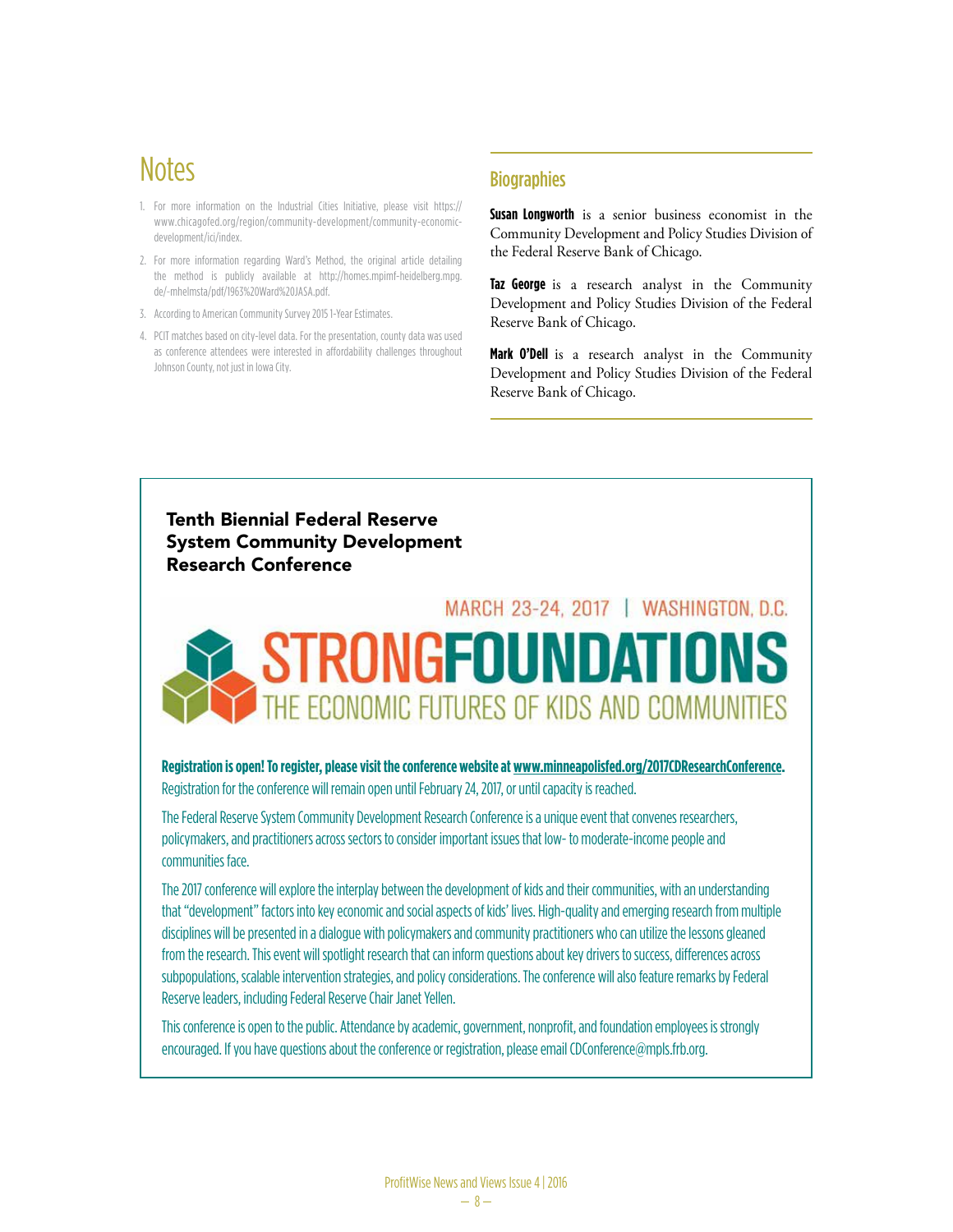# **Maintaining housing affordability: The role of university partnerships in Iowa City and other communities**

by Taz George and Marva Williams

The Community Development and Policy Studies (CDPS) Division of the Federal Reserve Bank of Chicago works across the Seventh District<sup>1</sup> to improve the socioeconomic prospects of low- and moderate-income people, in addition to working with community leaders to bring development and reinvestment opportunities to underserved communities. Our district comprises urban centers, suburban, exurban, and large rural areas, and the issues facing these areas vary widely. This article explores the significant rental housing shortage in Iowa City (Iowa's fifth largest city and the county seat of Johnson County) stemming mostly from the large University of Iowa (UI) student population, of which the school houses less than 20 percent. Accordingly, local residents must contend with a large population of students vying for the same, limited supply of rental units. The student population has contributed to increasing rents and a deeper deficit of affordable housing.

CDPS began working this year with the Place-Based Inclusion Working Group, a group of university professionals and affordable housing advocates that organized to formulate strategies and encourage UI administrators to work in partnership with community groups to address the city's housing shortage. In early May 2016, CDPS facilitated a meeting with UI administrators, local government leaders, and housing advocates with university professionals who have entered partnerships to improve local communities. A separate, public meeting with (other) affordable housing advocates, residents, and students provided a means to share best practices and findings from the first meeting more broadly.

This article comprises two main elements; the first is a review of this process and those meetings. It begins with an overview of how UI policies have impacted affordable housing markets in Johnson County, the county home of Iowa City. The second section describes university partnerships that involve institutional engagement to address local housing issues and other local needs, shared by three university professionals from Drexel University, the University of Minnesota, and the University of Illinois at Chicago. The conclusion is a short description of next steps.

### Affordable rental housing in Iowa City and Johnson County

Iowa City is the home of the University of Iowa. Demographic data from Decennial Census and American Community Survey estimates show that the population of Johnson County, where Iowa City is located, is undergoing significant changes. The county is growing rapidly, with a population of 144,251 in 2015, an increase of almost 30 percent from 2000. Johnson County is the third largest county in Iowa, after Polk (Des Moines) and Linn (Cedar Rapids) counties. The diversity of Johnson County has also grown. Blacks were 2.9 percent and Latinos were 2.5 percent of the population in 2000. By 2015, the percent of blacks and Latinos doubled and the percent of whites decreased from 90 percent to 85 percent. Further, the percent of foreign-born residents increased from 6.4 percent in 2000 to almost 10 percent in 2015. The percent of people living in poverty decreased slightly from 15.9 percent in 2000 to 15 percent in 2015.

With an enrollment of over 32,000 students, UI is the largest university in the region,<sup>2</sup> offering wide-ranging undergraduate and graduate courses of study. Enrollment at UI has increased significantly over time, from less than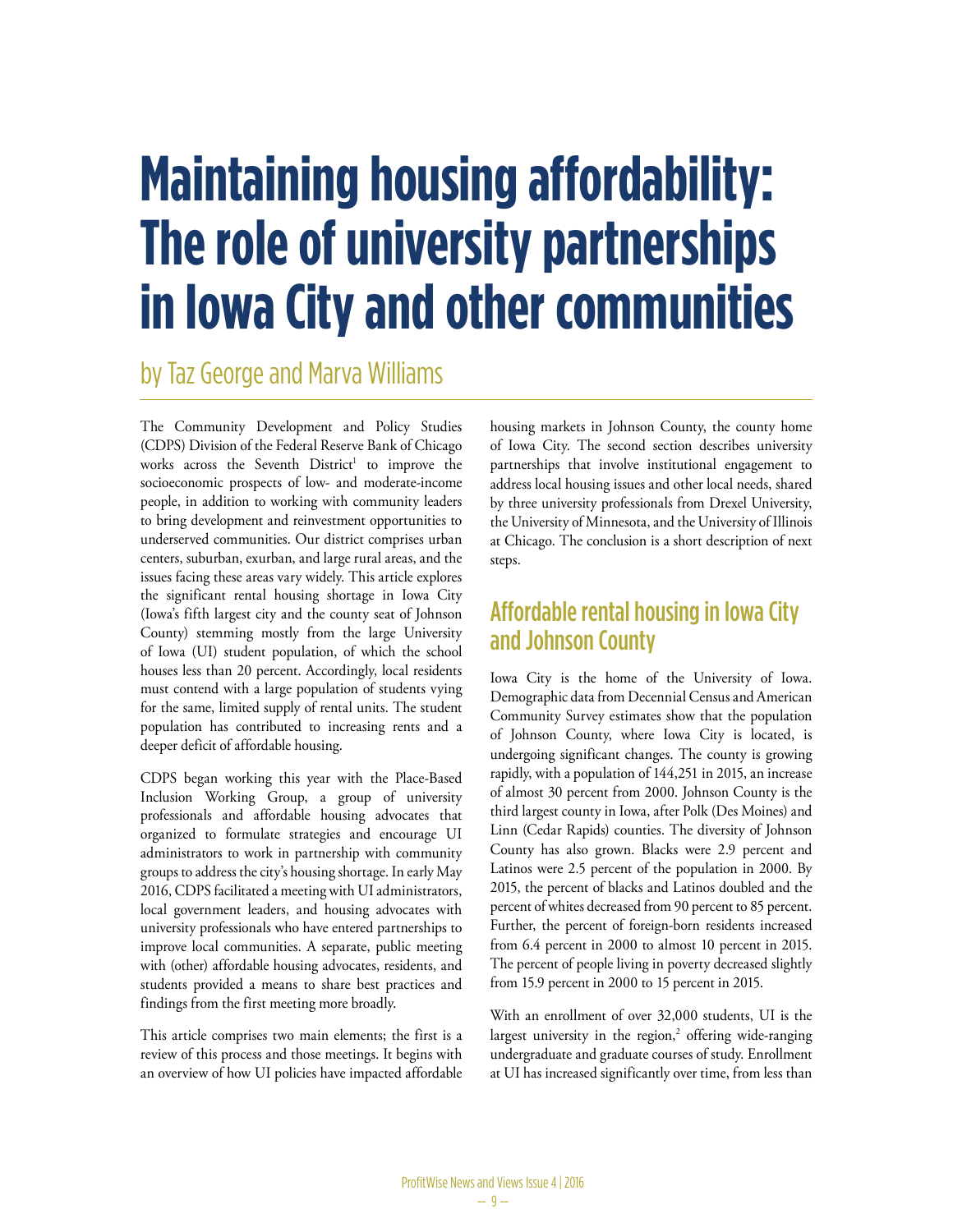20,000 students in the late 1960s (see chart 1) to over 30,000 students in 2006.3 Students comprise 23 percent of the county's population; in contrast, the statewide (and national) proportion is about 8 percent of the population.<sup>4</sup>

Like most large universities, UI is an economic anchor of Iowa City. It employs almost 23,000 people,<sup>5</sup> and its hospital system has over 12,000 health care practitioners and support staff.6 In fact, UI is aware of the challenges it presents in terms of the local housing supply. The staff is so large that, to ease the strain in Iowa City and disperse employees, UI has moved some of its operations to Coralville and North Liberty, two suburbs of Iowa City.

Chart 2 shows the ratio of UI dorm capacity to students. The rate has declined from over .20, or one dorm space per five students, in the early 1990s to .17 in 2016 because UI did not add new dormitories for its growing student population. From 1968 to 2014, no new dorms were constructed, although the student population grew by 60 percent. Further, although one new dorm was established in 2015, and another is projected to open 2017, the ratio of dorm capacity to students is expected to still be roughly .20 in 2017.<sup>7</sup>

There are few studies of UI student satisfaction that inquire about student views on housing at UI. However, there are a few examples of dissatisfaction with the status quo. Graduate students expressed concerns about an increase in rent at a private student development, which rose by 10-12 percent from 2014 to 2016. In the spring of 2016, students from a communications class documented the views of 200 students living in off-campus housing through small group discussions. Although the results may not be generalizable to the entire student body, several trends emerged. First, security is a major concern. Students provided examples of apartment buildings with no locks on exterior doors, broken door handles, and broken windows that made their residences vulnerable to burglars. Second, students complained about the high cost of their housing. Many spoke about having to take jobs to pay for housing and the stress they felt due to high rent. Third, students felt that large leasing companies that manage student off-campus housing are difficult to reach and unresponsive to complaints from renters. Last, students complained about living conditions. They described broken appliances that were not repaired or replaced for several months.<sup>8</sup>

UI students seeking housing have a deleterious impact on the cost of housing in several respects. First, income-



#### Chart 1. UI fall student enrollment, 1968-2015

**Source:** Hawkinson and Garza (ND).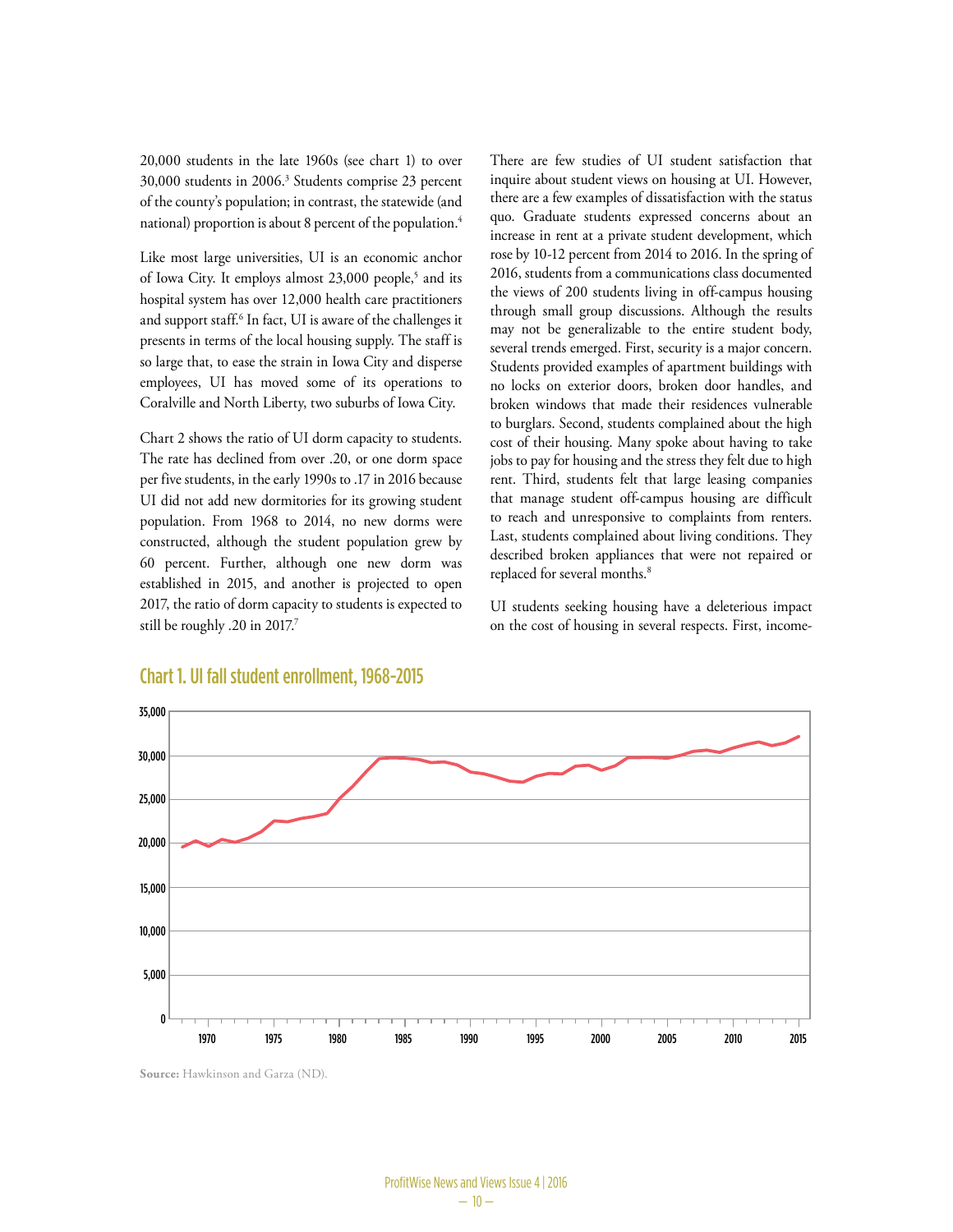constrained students compete with lower-income (non-student) households. According to Iowa City and affordable housing advocates, multiple students living in remodeled single family homes often pay in total more than a single family would pay for the entire structure. The demand inelasticity resulting from such a large student body and relatively little campus housing has contributed to a very low average vacancy rate of 2.1 percent among rental housing units in Johnson County from 2010 to 2014; across the state, the rental vacancy rate over the same period was about three times higher at 6.2 percent.9 Second, as reflected in the focus groups of students, disinvestment in student leased units has led to decay and problematic property management.

The result is of these factors is high rent cost burdens, according to American Community Survey estimates.<sup>10</sup> As of 2014, 57 percent of Johnson County renters experienced high housing cost burden, meaning they spend 30 percent or more of income on rent. Rental households facing high housing cost burden have less resources for cost of living expenses like food and transportation, and may find it more difficult to save for future investments such as a mortgage down payment or retirement fund. The problem has worsened over time as rental costs have outpaced renter household income, as chart 3 illustrates. Since 1980, median gross rent in Johnson County has increased by 35 percent after inflation, while median household income has increased by 29 percent after inflation. Among renter households, however, the income picture is more concerning; real income in 2014 dollars has actually declined by 13 percent over this period, from \$30,186 in 1980 to \$26,262 in 2014. Not surprisingly, rental households with annual income of less than \$20,000 experienced the highest cost burden of all income groups, with almost 100 percent, spending 30 percent or more of income on rent. Yet even among rental households with more typical income of \$20,000 to \$35,000 (the county's median renter income is \$26,262), 82 percent experience cost burden. Rental cost burden is also elevated across multiple age groups. Almost 80 percent of very young households (age 15 to 24) are cost burdened. Many of these households are likely UI students and are unable to work full time or are out of the labor force all together, leaving their income low enough to necessitate spending over 30 percent of it on rent. But even among working age households, the rate of cost burden is over 40 percent, and for senior renter households age 65 and older, the rate of cost burden is an even higher 59 percent.



#### Chart 2. Ratio of UI dorm rooms to students, 1963-2017

**Source:** Hawkinson and Garza (ND).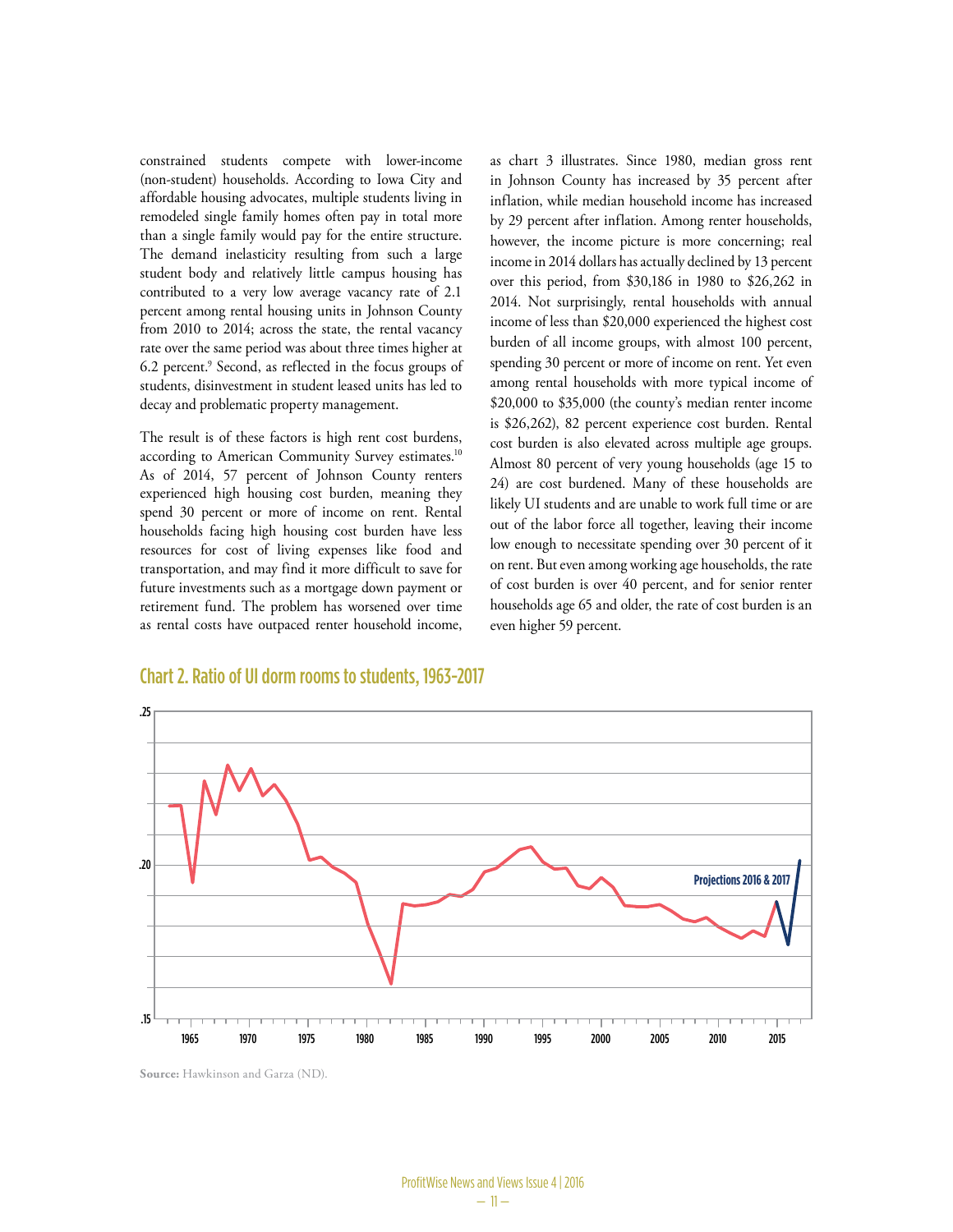#### Chart 3. Johnson County rent and income comparisons, 1980-2014



**Source:** American Community Survey data and census data.

Moreover, notwithstanding significant demand, there has been limited growth in the rental housing stock in Johnson County after the 2007 recession. Despite low vacancy rates, growth in multifamily housing, which accounts for 61 percent of Johnson County's rental housing stock,<sup>11</sup> has only recently begun to recover from the Great Recession. From 2007 through 2010, permits were issued for the construction of fewer than 200 units of multifamily housing in each year, compared to over 500 units per year from 2000 through 2003, according to the US Census Building Permits Survey reports. More recent data indicate an increased rate of construction; permits issued from 2011 to 2014 allowed for the construction of an average of 358 multifamily units per year. In 2015, permits were issued for 675 multifamily units. Expanding the supply of housing may help bring vacancy rates up and prevent gains in rents from significantly outpacing income.

Though Johnson County's homeownership rate is low relative to Iowa as a whole, homeownership is an important part of the county's affordability challenges. Renters facing high housing cost burden may struggle to save for a down payment and to build up a strong credit score. In addition, Johnson County exhibits some signs of limited credit access, especially for lower-cost homes. For example, while roughly 16 percent of owner-occupied homes in the county are worth less than \$100,000, according to American Community Survey estimates, only 12 percent of new purchase mortgages had an origination balance of under \$100,000 in 2014, based on an analysis of Home Mortgage Disclosure Act records. In other words, a disproportionately small number of mortgages were made for purchasing low-cost homes, which could be driven by weak buyer demand for these properties, as well as tightened credit standards.

#### Profiles of university anchor participants

Anchor institutions are organizations that cannot easily move to another location. They are 'anchored' to the community. Generally nonprofit organizations, they include museums, hospitals, libraries, churches, and universities. Due in part to the decline in manufacturing employment, anchor institutions are sometimes the largest employer in a community or region.

Some anchor institutions do a better job of community engagement and partnership than others. Increasingly, they are vested to their community and invested in their development and growth. Examples include purchasing services and goods from local small businesses, training and hiring local residents, providing technical assistance and low interest rate loans to nonprofit organizations, and investing in affordable housing loan funds or community development financial institutions (CDFIs).

The meeting organized by the Place-Based Inclusion Working Group with administrators at UI and led by CDPS staff focused on university-community partnerships in urban communities. Three representatives from universities participated in the meeting:

- Lucy Kerman, vice provost for University and Community Partnerships at Drexel University
- Craig Taylor, the director of the Community Planning & Economic Development (CPED) Department at the city of Minneapolis, and the former executive director of the Office for Business & Community Economic Development and the Business and Technology Center at the University of Minnesota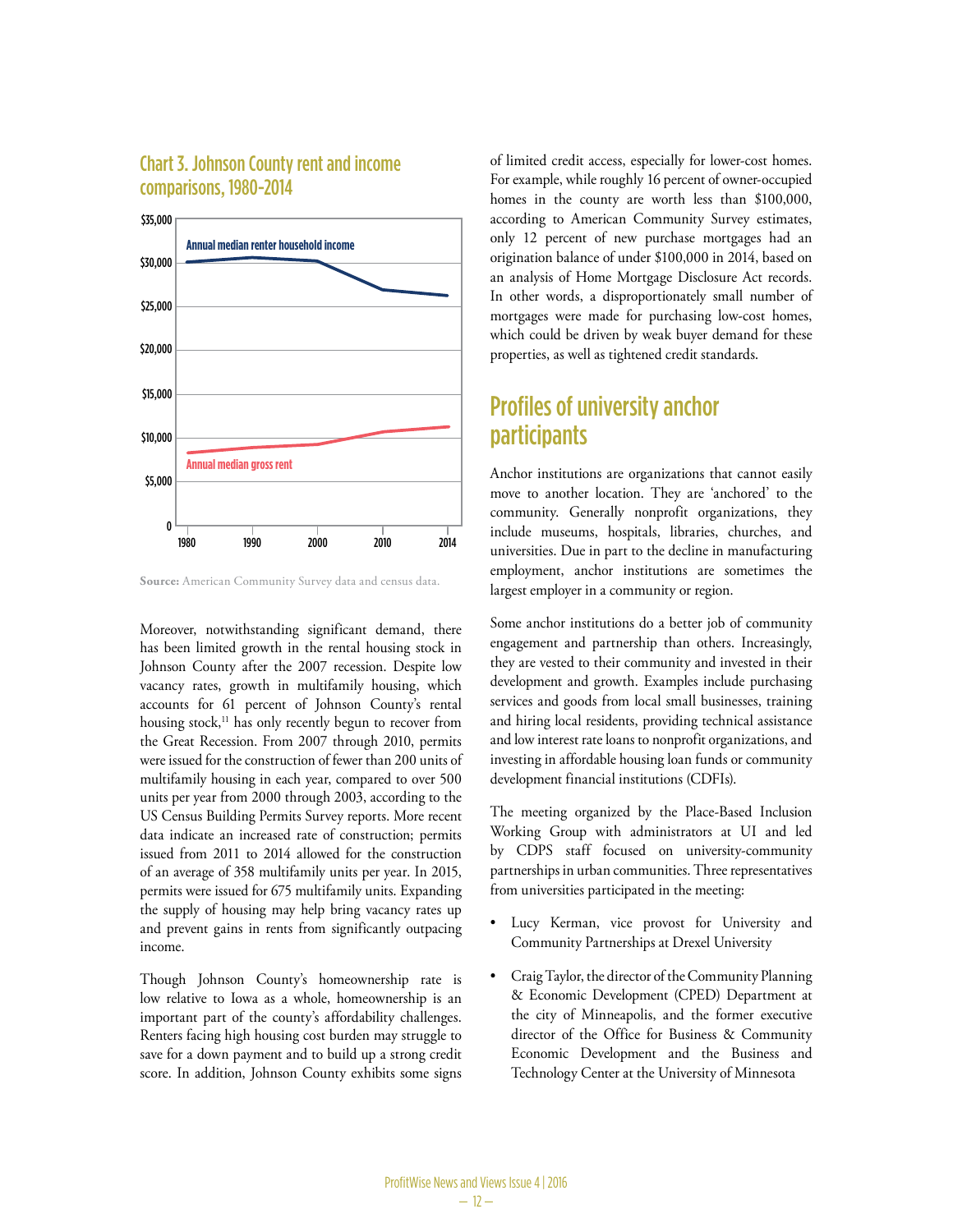• David C. Perry, professor of urban planning and policy in the College of Urban Planning and Public Affairs at the University of Illinois at Chicago

Kerman and Taylor presented information on their experiences with anchor activities. Perry presented his research on university partnerships across the country.

#### **Drexel University**

Drexel University (DU) is located in West Philadelphia, a community with a population of 243,459 in 2014, which decreased by over 5 percent from 2000. The community is majority white with 15 percent Asian, 20 percent black, and 3 percent Latino residents. Poverty rates in the community are very high, ranging from 24 percent to 53 percent in the community's zip codes.12

DU is a private university founded in 1891. The school has 26,000 students, 2,168 faculty, over 200 degree programs, and 15 colleges and schools. As one of Philadelphia's top 10 private employers, DU has significant economic impacts on the community.<sup>13</sup>

Kerman began her talk by describing how all universities are 'agents of gentrification' due to the number of people they attract to their communities, including students, university staff, and faculty. These groups raise demand for housing and offer a ready market for retail stores and restaurants. Kerman further characterized universities as placed-based institutions that have made a long-term investment in a community – moving large academic institutions is usually beyond practical consideration – and therefore the university's future hinges in part on the success of the surrounding community. Kerman also talked about the benefits of anchor partnerships for local communities. Universities have tremendous academic and professional expertise, student energy, and local economic (development) potential.

Kerman stated that DU administrators are well aware of the pressure that its student body has on the local real estate market. Because the university is predominantly a commuter institution, it has little experience in developing dormitories. The result has been a proliferation of apartments developed by speculators near the campus, as well as quasi-legal or illegal rooming house arrangements. As an alternative, in 2012, DU leased a portion of its property to American Campus Communities, a developer and manager of dormitories, to create a mixed use project. The result is an increase of 2,000 student beds.<sup>14</sup> This

partnership allowed for increased housing for DU students without a financial commitment from the university. The upshot is that DU can now house all freshmen and sophomores, and requires them to live on campus.

DU is considering other ways to preserve and develop affordable housing. Kerman is working with two community development corporations to promote efforts to preserve homeownership and rental housing for lower-income households near the campus. Further, she works with a local intermediary, the Philadelphia office of the Local Initiatives Support Corporation (LISC Philadelphia), which advocated a designation of the community as a Federal Promise Zone. The Federal Promise Zone Program, which does not provide direct funding, will make West Philadelphia more competitive for an array of grant opportunities from federal agencies, including the U.S. Department of Housing and Urban Development, U.S. Department of Agriculture, U.S. Department of Justice, and U.S. Department of Education. The goals of the Promise Zone are to create jobs, improve educational opportunities, and reduce crime. Further, the city has collected about \$575 million in financial commitments projects in the Zone.

Kerman's view is that universities can partner with neighborhood groups who address different areas of need, depending on the challenges of the community. Much of this work is accomplished at DU's Lindy Center for Civic Engagement and the Dornsife Center for Neighborhood Partnerships, both overseen by Kerman's office. The Lindy Center coordinates community service opportunities for students and provides mathematics, writing, and literacy enhancement programs for neighborhood youth. It also provides volunteers opportunities in community projects. The Dornsife Center for Neighborhood Partnerships provides resources and information for community residents, including adult education and workforce development, health and wellness services, and tutoring and homework support for youth. The Center is also a hub for nonprofit agencies that provide services to local individuals and families.

DU strives to hire local residents and support local businesses. Over 10 percent of DU staff are local residents. Many of them were hired through Philadelphia job training programs. DU has also established Economic Opportunity Plans that maximize contracts with local businesses. This includes a construction partnership as well as economic inclusion language in all requests for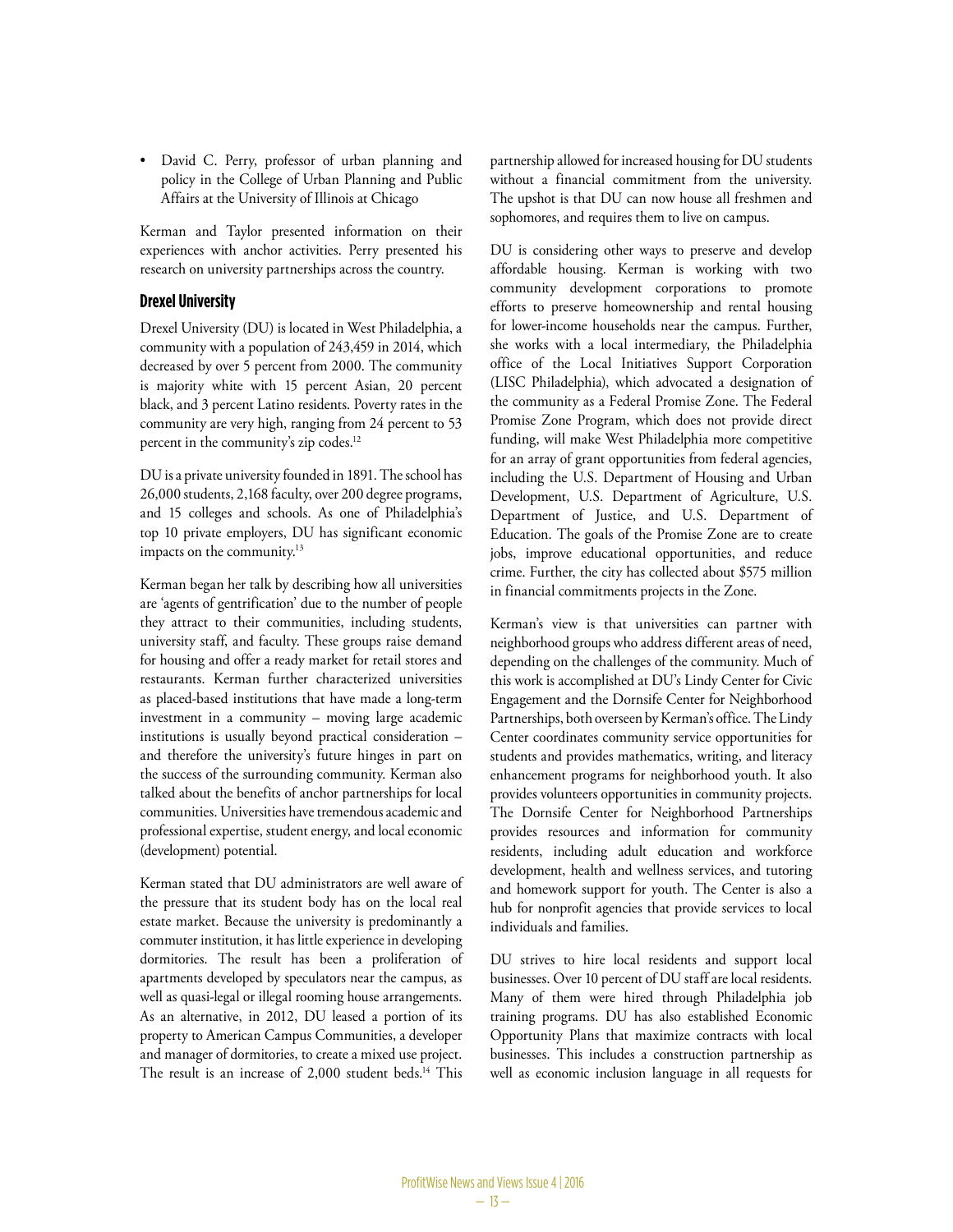proposals. Last, Kerman's office works to sustain local small businesses by building a bloc of local vendors that provide services and products to the university community.

Much of the leadership for community engagement originates with the president of DU, Dr. John A. Fry. In his convocation address in 2010, Fry stated that he wants the DU to become the most civically engaged university in the country. In addition, the provost hired by Fry is committed to developing community engagement and foster a culture of local engagement throughout the administrative and academic departments of the university.

Kerman identified several benefits to DU of community engagement. It helps to substantiate the school's nonprofit status and meets the expectations of the city government by, in short, providing community development services in lieu of paying taxes. Community engagement has also created a safer environment for students and staff. Last, these strategies are also supported by alumni, who want the school to be relevant and progressive.

#### **University of Minnesota**

The University of Minnesota (UM), the state's largest university, has its main campus in Minneapolis. This campus, located in the University Community neighborhood, has almost 50,000 students and nearly 20,000 employees at the Twin Cities campuses in Minneapolis and St. Paul. The University Community had a population of 39,400 in 2014, an increase of 18 percent from 2010. The community is 65 percent white, 15 percent black, 13 percent Asian, and 3 percent Latino. The University Community reflects the demographics of UM. Almost 80 percent of the housing is renter occupied, nearly 20 percent of the residents are foreign-born, and over half of the population are between ages 18 and 24. The University Community is very disadvantaged – approximately half of the households have incomes below the poverty line and only 60 percent of adults between 18 and 64 are employed. Further, the median income is about \$30,000, compared to a median income of nearly \$55,000 in the city of Minneapolis.15

Most of the anchor activities at UM occur through the Office for Business and Community Economic Development (BCED), which was formed in 1999 to support the economic growth of local communities. BCED, which is a part of the University's outreach mission, provides technical assistance to small businesses, computer classes for community residents, financial and organizational capacity conferences for nonprofit organizations, and a supplier diversity program. In addition, BCED oversees student internships in community development organizations.

Craig Taylor was the executive director of BCED from 2002 to 2014. He described how UM created economic and community development strategies through collaborations with nonprofit, corporate, and public sector partners that focus on enhancing the quality of life of underserved communities. This activity was catalyzed at a community meeting where residents and owners of local firms criticized UM for turning its back on the community. In direct response, BCED formed the Business and Technology Center (BTC), which provides technical services for small businesses. BTC has evolved into an information clearinghouse, trainer and locus for networking, and a resource for innovation, technology, and research.

The Community Health Initiative (CHI), a project of BCED, provides supervised services by students at UM Schools of Medicine, Public Health, and Social Work programs to participants of community-based organizations in the interest of improving public health, social services, or medical technology. CHI also administers community internships and student consultations for public and community health agencies, and provides funding for public health challenges.

 Another program begun by BCED is the Robert J. Jones Urban Research and Outreach-Engagement Center (UROC), which partners with urban communities in the region. Examples of its projects include the African American Leadership Forum, which was formed to reduce disparities in black communities; the Hmong Mothers and Daughters Club that develops leaders and serves as a showcase for cultural food and dance; and the Expanded Food and Nutrition Education Program, which delivers health and nutrition information to low-income families. UROC has made \$10 million in investments since its founding in 2006.

#### **Case studies of university partnerships**

Perry maintains that universities have significant impacts on local communities due to their economic influence and ability to attract tens of thousands of students, staff, and visitors. He asserts that no one organization or institution can revitalize a community. It is essential to reduce risks created by the high costs of land and the construction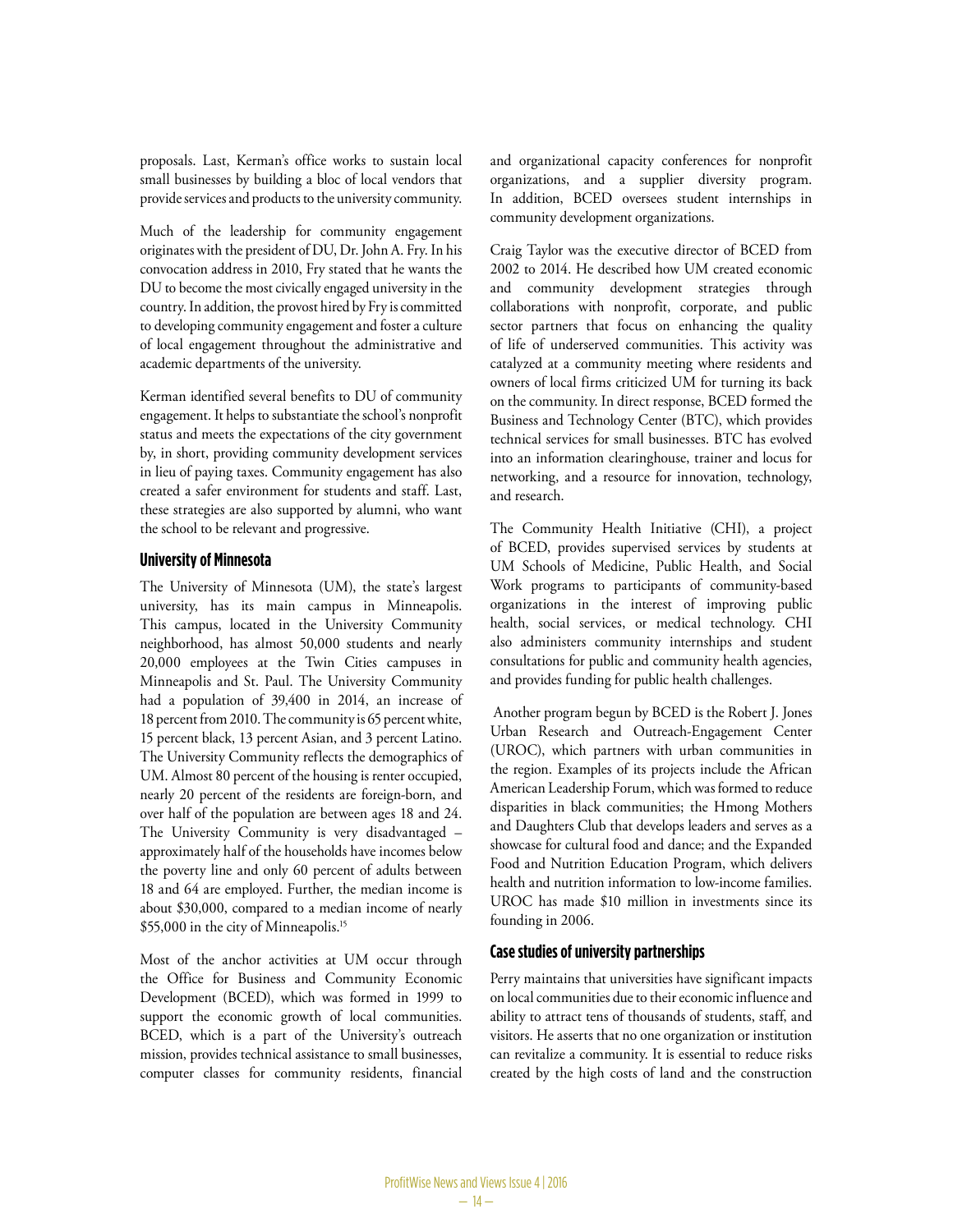and challenges of housing and commercial projects. Each university has a unique ability to influence neighborhoods depending on their size, the local environment, and leadership at the institution.

Perry's research on university partnerships has led to these classifications:

**Universities as anchor collaborators:** These universities engage in partnerships with other urban partners, including local government and private firms to develop mixed use projects. Two examples occurred in downtown Chicago, which faced severe disinvestment in the 1990s and early 2000s. One, DePaul University, purchased a disused building, moved its offices to the upper floors, and allowed for a book store and other retailers on the first floor. Second, the University Center of Chicago is a student housing complex that serves as a home to 6,000 students from three universities and has restaurants and other retail uses of its first floor. These developments are creating a 24/7 atmosphere in downtown Chicago.

**University as a neighbor:** These institutions work with other partners to rehabilitate the community as well as the campus. They include Morehouse College (MC) in Atlanta. Located in a deteriorated city community, MC participated with a neighborhood community development corporation (CDC) to develop new affordable housing. It also participated in a land swap that provided property for a mixed use university/community development. Another example is Ohio State University in Columbus, which redeveloped over 1,300 distressed housing units. Many of these units are subsidized by the U.S. Department of Housing and Urban Development (HUD), thus offering affordable housing for lowerincome households.

**Universities as community-based institutions:** These schools provide housing, public safety, and education services for their local community. Due to lack of affordable housing for university staff, Case Western Reserve in Cleveland connects staff to community organizations and city home buying programs to enable them to purchase local homes. The University of California institutions provide loans with flexible underwriting and a salary differential housing allowance for staff to purchase homes near campuses. Perry also noted the higher level of engagement of universities that have community-based police forces, and education for early childhood classes to high school for local residents.

Perry concluded that committed leadership at the university is essential for these partnerships. He posits that in order for this work to be taken seriously by employees, a commitment of the university administrators is crucial. This means that the university must recognize that there is an enlightened self-interest in improving the community surrounding the institution, such as enhancing public safety and providing affordable decent housing for students and staff; reassuring parents their children are living in well managed housing, and developing community-based learning and research opportunities for university faculty and students.

#### **Conclusion**

The members of the Place-Based Inclusion Working Group hope to work with university administrators to develop a strategy to improve opportunities for affordable housing in Johnson County. They have several arguments in their favor. Providing additional dorms for undergraduate and graduate students can improve the 'brand' of IU. Dorms are viewed by students, and importantly, by their parents, as safer than off-campus housing. Dorms are monitored by resident assistants and many campuses have security phones and security staff. Living in dormitories is often more affordable, and eliminates worries such as collecting rent from roommates, and dealing with landlords. Dorms are also convenient – they provide food services, are close to classrooms, and include services such as cleaning and trash removal. Dorm life can lead to better academic performance, and provide a network of friends and acquaintances that could not otherwise occur. Relations with alumnae may also improve due to their interest in public perception of the university as a thought leader. In addition, community partnerships and relations with private developers are a way to reduce the risk and cost of dorm development, as exemplified by Drexel and other universities.

However, there are additional options to developing dormitories. UI may choose to also enter the affordable housing field by providing incentives to staff, donating properties, or developing relationships with agencies like HUD that can provide housing subsidies.

Last, there are many alternatives for UI in the economic development field. It is a local powerhouse, and its contracts with local businesses and unemployed can improve the lives of countless lower-income households.